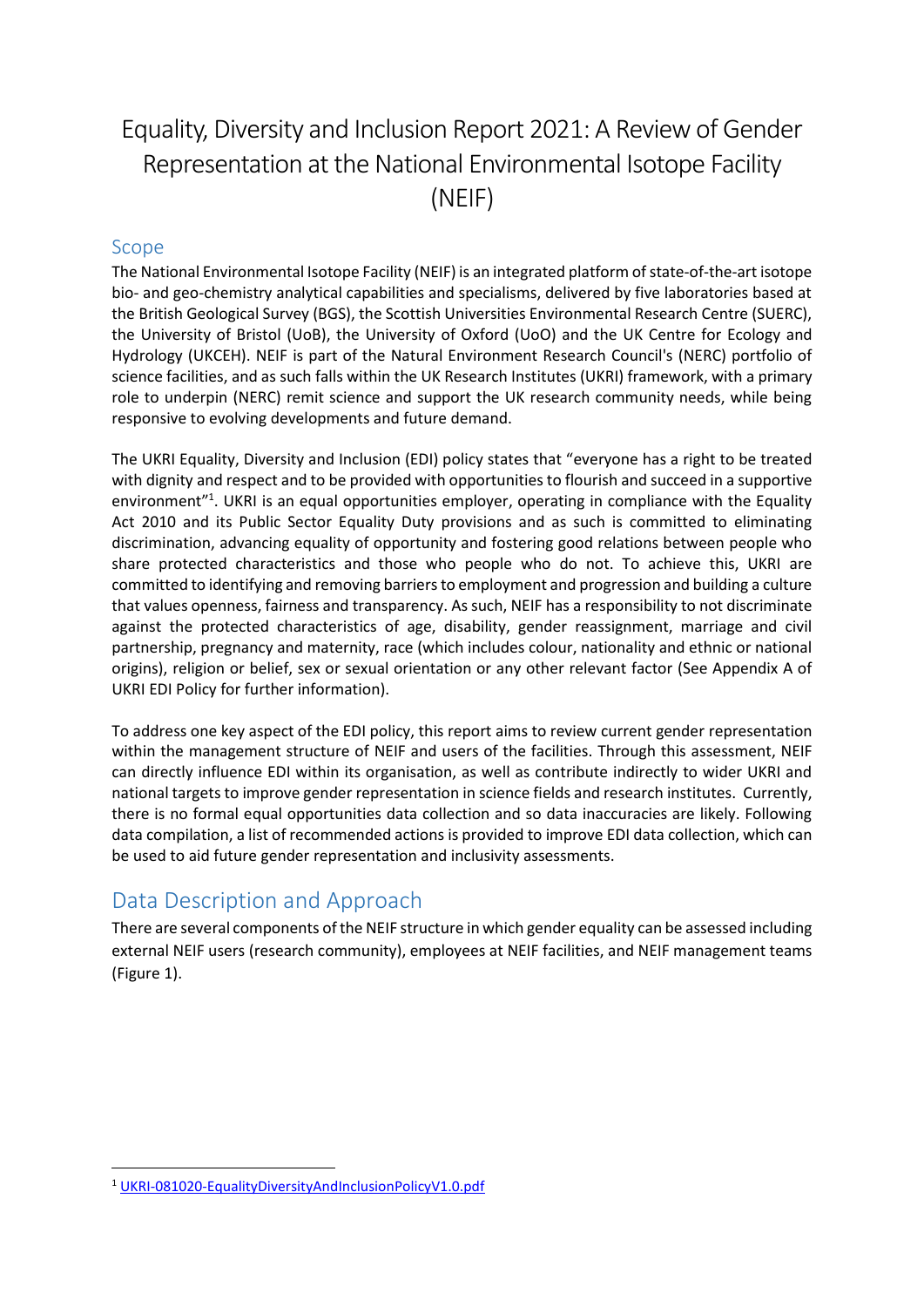

<span id="page-1-0"></span>*Figure 1 Diagram to represent the NEIF organisational structure, where the research community represents NEIF users.*

NEIF users include principal investigators (PIs) and co-investigators (Co-Is). Some of the NEIF applications directly relate to postgraduate research (PGR) projects, and the demographic of these students are also considered in this report. NEIF employees are spread across several institutes (BGS, SUERC, UoB, UoO and UKCEH), and are responsible for preparation and/or analysis of samples covered by successful NEIF grants. Finally, NEIF management can be separated into three key teams: (i) the Strategy Group (who provide over-arching advice), (ii) the three Peer Review Panels (who review applications to the facility) and (iii) the Operations Group (who are responsible for day-to-day management of NEIF-associated projects and research within each institute) [\(Figure 1\)](#page-1-0).

The data were split into the three key research themes corresponding to different Peer Review panels: Panel A – Radiocarbon; Panel B – Life Sciences, and; Panel C – Geology and Environment. For each panel, data concerning the gender of NEIF users, employees and management, was compiled for 2019 and 2020 based on information from panel chairs, as well as personal user profile publicly available on the internet. Although NEIF recognises that gender is an important component of EDI, given that no equal opportunities data have previously been collected, all NEIF users/employees/management are assumed to identify as either male or female. Although this is a significant limitation of the dataset, this report aims to provide a general overview of gender representation, and provide recommendations for collecting these data in the future.

#### Results

## NEIF Research Projects – Principal Investigators (PI), Co-Investigators (Co-I) and Postgraduate Research Students (PGR).

Overall, in 2019 and 2020 the majority of PI applicants were male (average of 70.6% and 68.6%, respectively). These results, when disaggregated by NEIF Panel [\(Figure 2\)](#page-2-0), show a greater number of applications were made by men in Panels A and B, and relatively fewer in Panel C.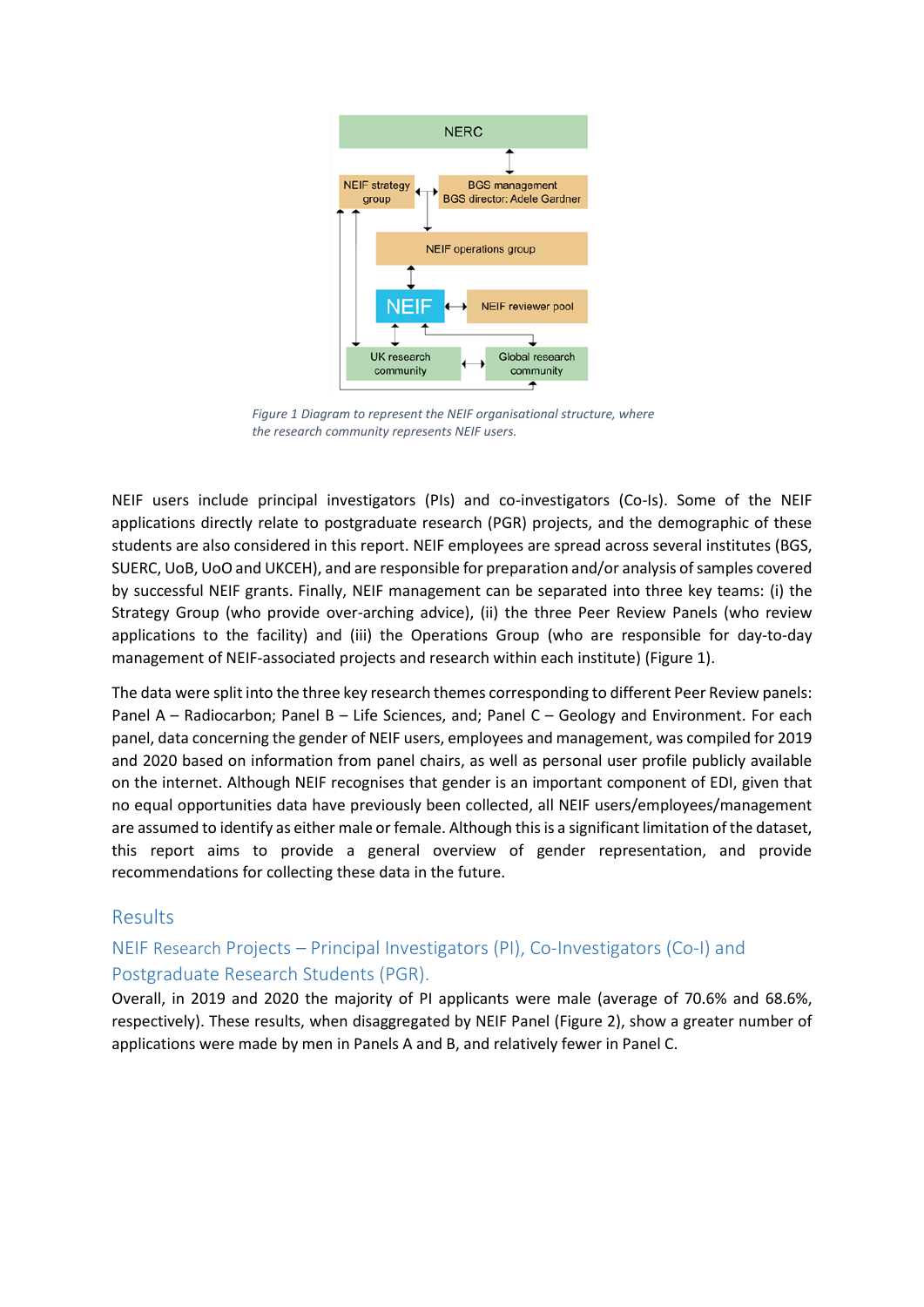

<span id="page-2-0"></span>*Figure 2 Percentage of PI applicants in 2019 and 2020, classified by gender and research theme (panel).*

A similar trend is observed with regards to named Co-Investigators in both years, with an average of 71% male applicants in 2019, and 70% in 2020 [\(Figure 3\)](#page-2-1). Again, across both years the highest proportion of female PIs and Co-Is was in Panel C (2019: 56% female PI / 66% female co-I and 2020: 63% female PI and 65% female co-I).



<span id="page-2-1"></span>*Figure 3 Percentage of Co-I applicants in 2019 and 2020, classified by gender and research theme (panel).*

Given that NEIF places some priority on accepting grant applications which are associated with Post Graduate Research (PGR) projects, grants which are not related to a PGR project are assessed separately. Corresponding with the application data, there are higher success rates for male PI applicants who are not associated with PGR projects (64% average success for males) than for female PIs who are not associated with PGR projects (51% average success for females) [\(Figure 4\)](#page-3-0). It should be noted, that 0% success rates in panel B in 2020 is a result of no applications being made by female PIs for grants that were not associated with a PGR project, and this does skew the average. When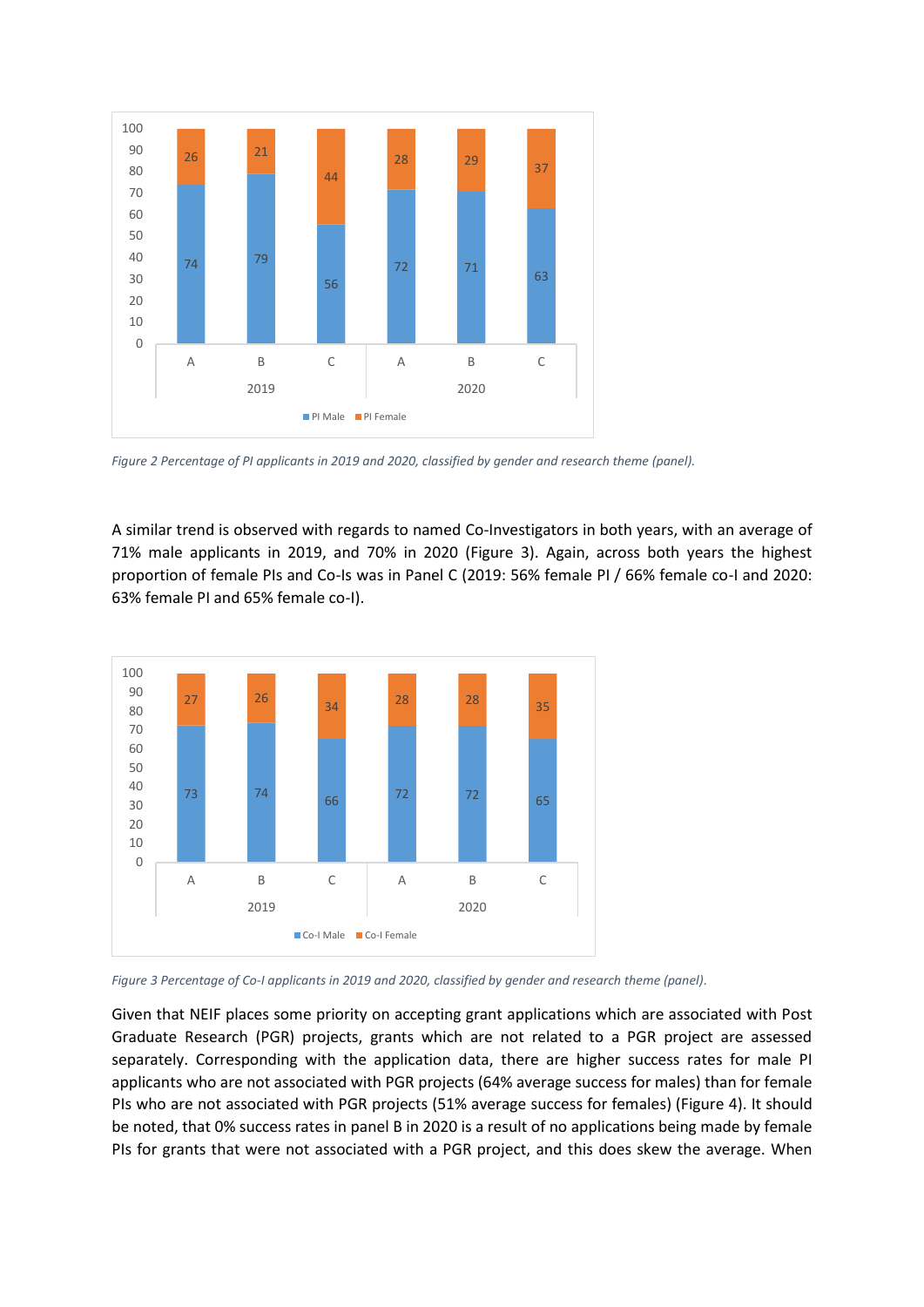

panel B is excluded (given that no applications were made by females), the average success for female applicants which are not associated with a PGR project is higher, at 76%.

<span id="page-3-0"></span>*Figure 4 Percentage of successful applications based on the total number of applicants per gender. 0% success only occurs when no applications were made within that gender/panel.*

Although there appears to be a bias towards NEIF applications from male PI and Co-Is, this trend is not replicated in the PGR population associated with NEIF applications [\(Figure 5\)](#page-3-1). The average percentage of male students associated with NEIF projects was slightly higher at 51% and 54% in 2019 and 2020, respectively.



<span id="page-3-1"></span>*Figure 5 Percentage of PGR students associated with NEIF projects, classified by gender and research theme (panel).*

For all panels, and regardless of the assumed gender of the student, the PI associated with the project was more likely to be male than female, with an average of 68% of male students and 65% of female students having a male PI [\(Figure 6](#page-4-0)[-Figure 7\)](#page-4-1).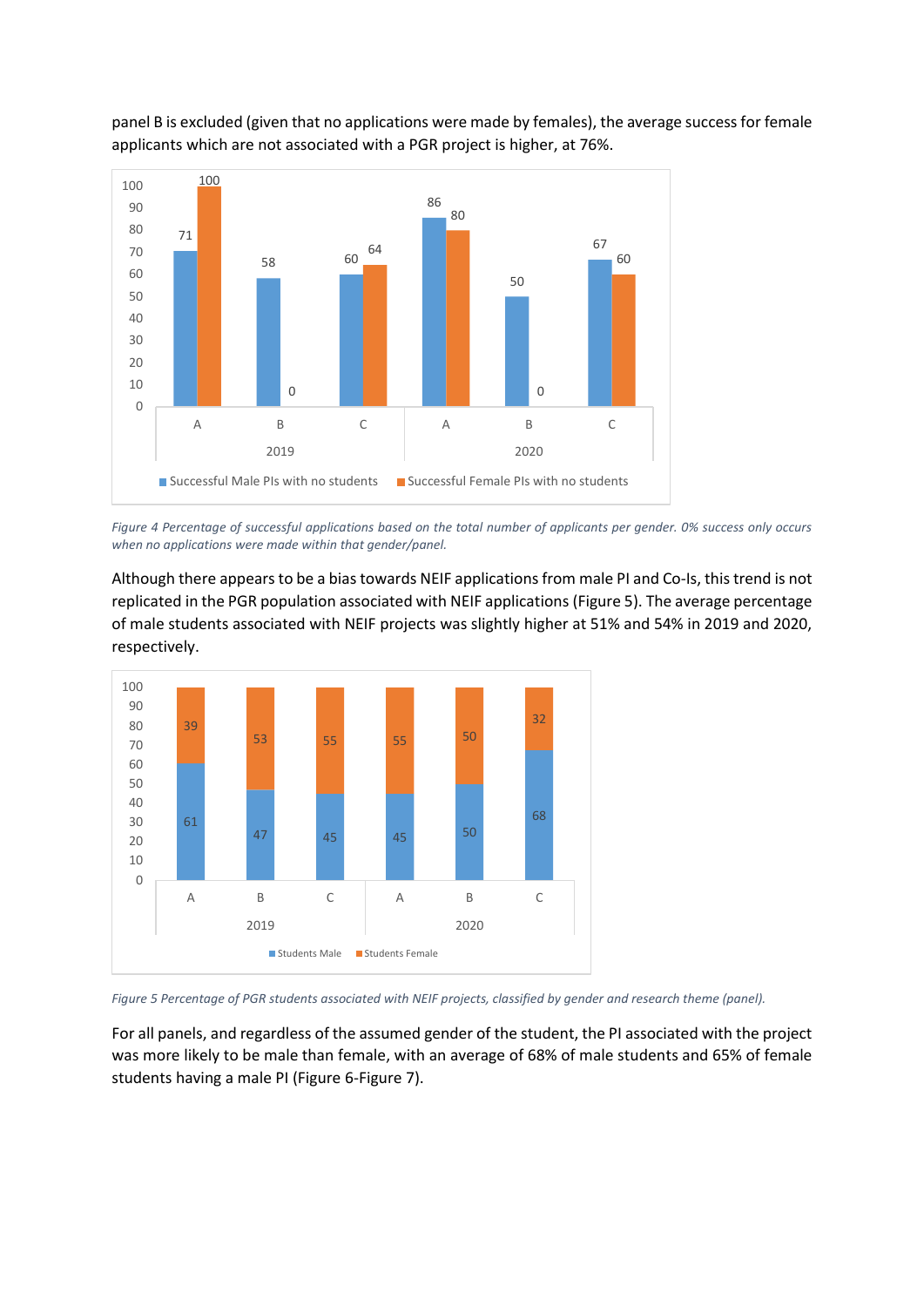

<span id="page-4-0"></span>*Figure 6 Percentage of male students with a male/female PI.*



<span id="page-4-1"></span>*Figure 7 Percentage of female students with a male/female PI.*

#### NEIF Facilities Staff

The number of male and female staff employed by NEIF facilities is almost equal, with an average of 54% males (average of 54 people) and 46% females (average of 46 people) across both years [\(Figure](#page-5-0)  [8\)](#page-5-0). Looking at each panel, while there was a slightly higher percentage of male employees in panels A and B, an equal percentage of males and female (6 people) are employed in panel B, with the only notable change to gender representation across the years resulting from the reduction of 1 female staff member from panel C in 2020, compared to 2019, although she was not replaced by a new member of staff of either gender [\(Figure 9\)](#page-5-1). Due to data limitations, it has not been possible to consider the contract type (e.g. full time or part time), hence all employees, regardless of contract, contribute equally to the gender representation statistics presented here.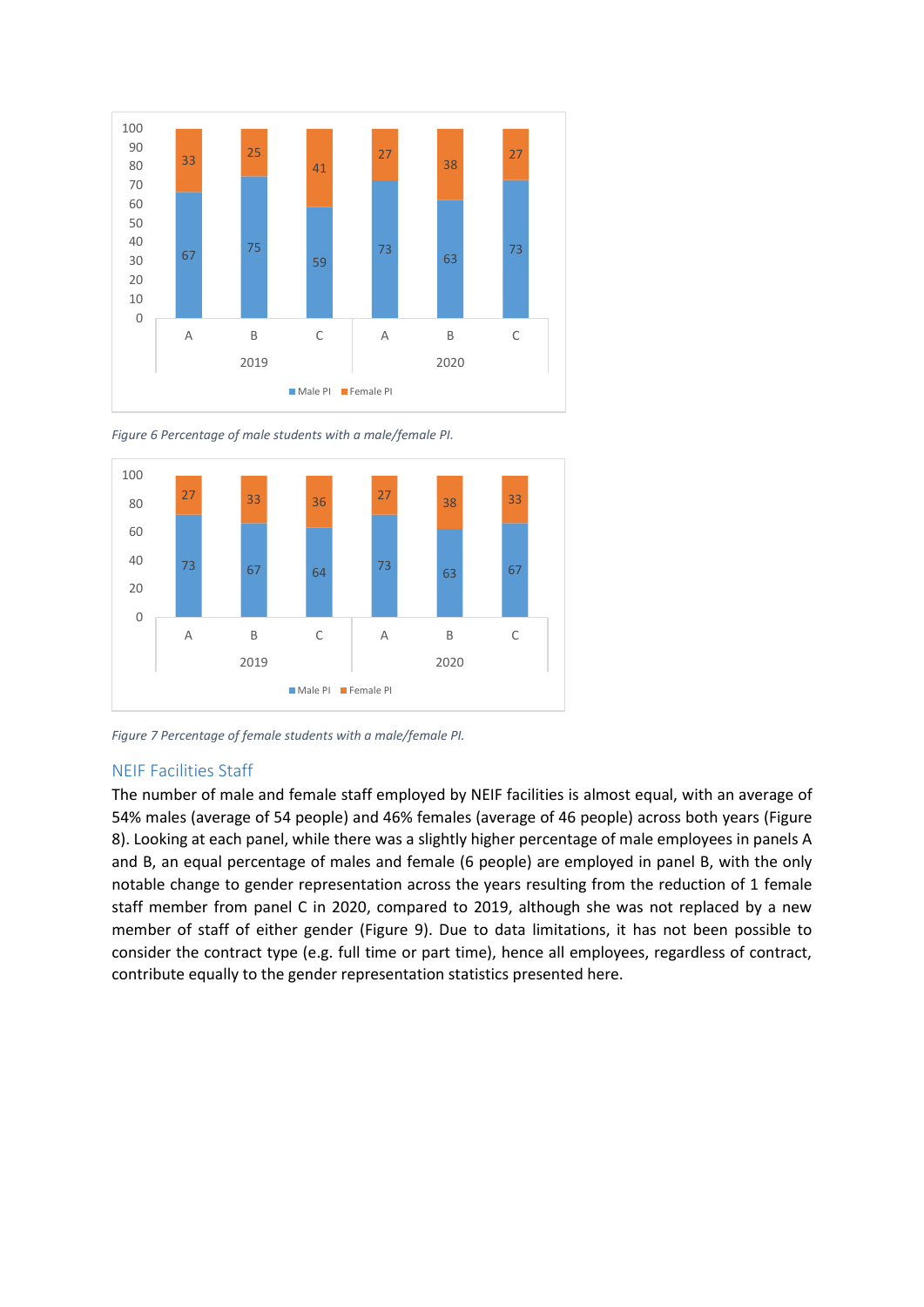

<span id="page-5-0"></span>*Figure 8 Total number of males and females employed by NEIF in 2019 and 2020.*



<span id="page-5-1"></span>*Figure 9 Percentage of males and females employed by NEIF within the associated institutes, categorised by research theme (panel).*

#### NEIF Management – peer review committee, operations group and strategy group

In both 2019 and 2020, more males than female sat on the peer review committees for panels A (average of 30 men and 19 women) and B (average of 16 men and 12 women) [\(Figure 10\)](#page-6-0). There was an increase (23%/11 women) in the number of females sitting on panel C from 2019 to 2020, where females formed the majority in 2020 (19 men and 22 women). Overall, the average percentage of males and females across all panels was 51% and 49%, respectively.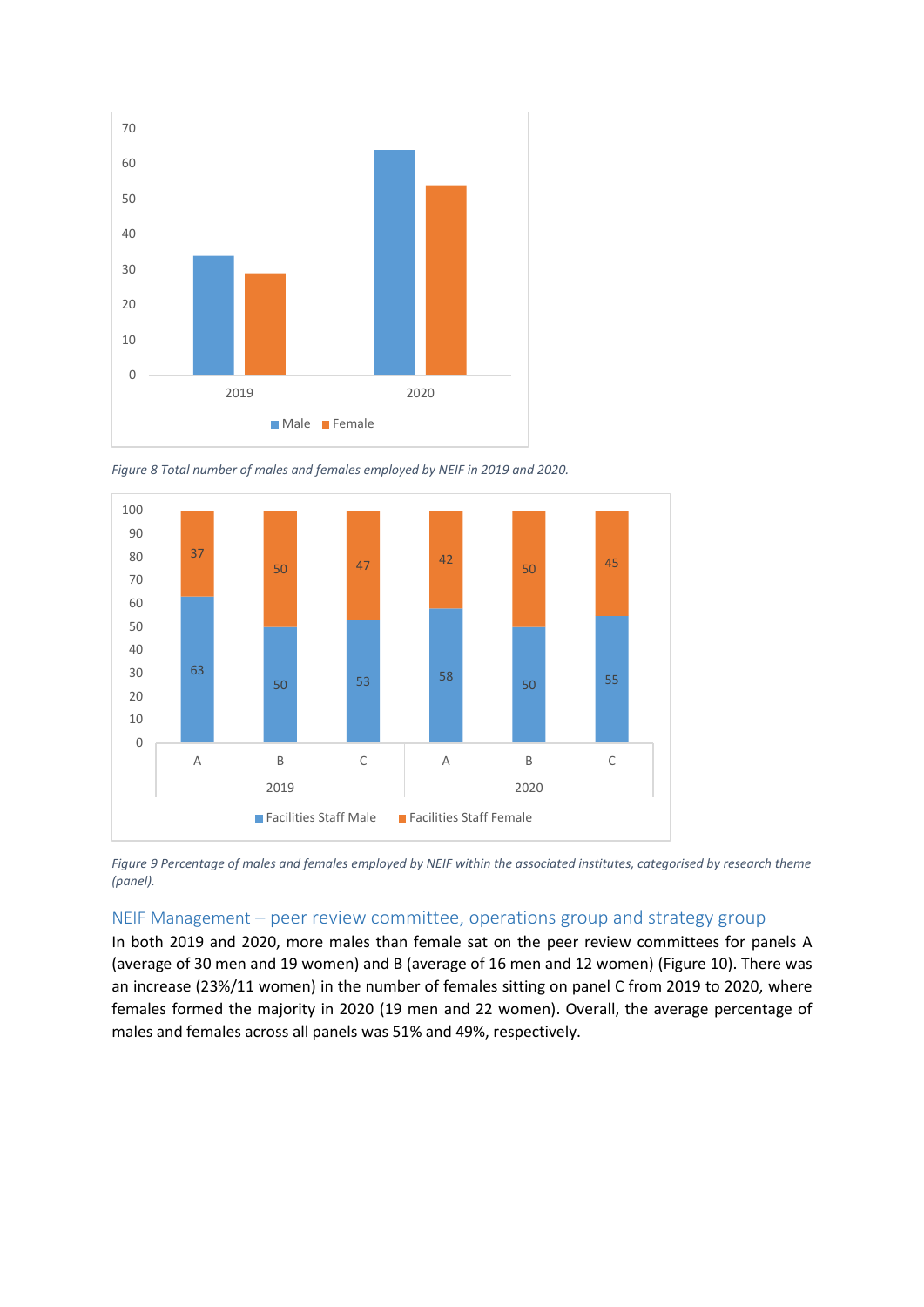

<span id="page-6-0"></span>*Figure 10 Percentage of males/females who sit on the NEIF peer review committees for each panel.*

The operations group has an equal representation of males and females (8 staff of each gender) in both 2019 and 2020 [\(Figure 11\)](#page-6-1). Similarly, the split of genders on the strategy group is fairly equal, although there is a slightly higher proportion of males (57% average/2 additional men than women in each year) [\(Figure 12\)](#page-6-2).



<span id="page-6-1"></span>*Figure 11 Percentage of males/females in the NEIF operations group, as of November 2020*



<span id="page-6-2"></span>*Figure 12 Percentage of males/females in the NEIF strategy group, as of November 2020. This data does not include members who are only associated with NERC and not one of the NEIF institutes.*

#### Data summary and national context

Overall, a larger proportion of NEIF applications included male PIs and/or male Co-Is. Although the application success rate for male and female PIs which are not associated with PGR projects appears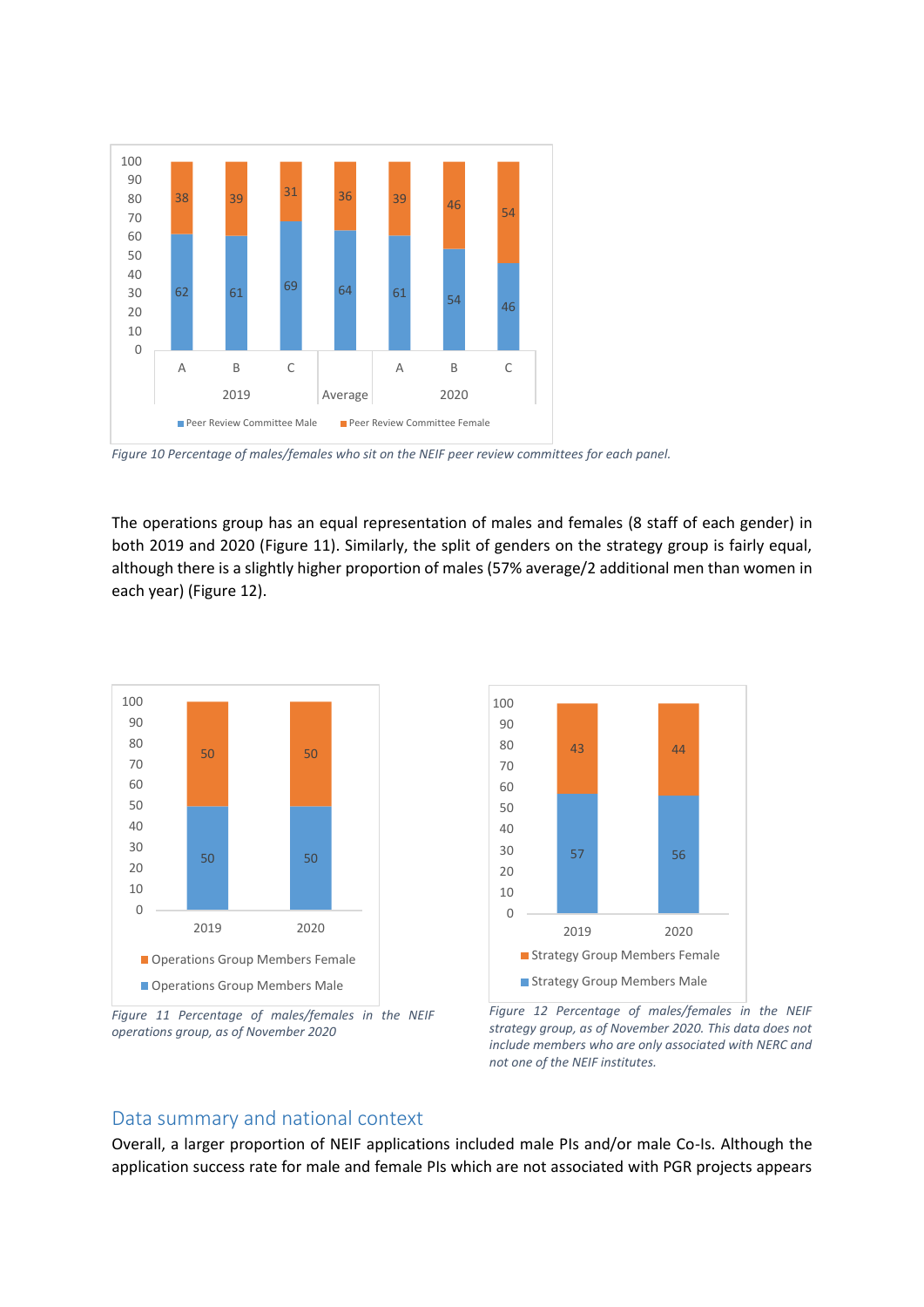to be similar in Panels A and C, there is a distinct lack of applications by female PIs who are not associated with a PGR project in Panel B. The bias observed here towards male representation in the NEIF application pool corresponds broadly with wider UK trends in gender representation of academic staff within the biological, mathematical and physical sciences. In 2019/20, the Higher Education Statistics Agency (HESA)<sup>2</sup> reported that 32% of academic staff in these fields were female, with slightly higher representation of females in earth, marine and environmental science (38%) and biosciences (47%), but lower representation in chemistry (30%), physics (20%) and mathematics (24%).

There is a correspondingly larger proportion of students (of both genders) who are supervised by male PIs; while this is possibly a result of the larger total number of male PI applicants, this relationship may not be causal. However, the NEIF student population broadly shows an even representation between males and females, in line with data published by the HESA<sup>3</sup>, who report that in 2019/20, 48% of postgraduate research qualifications were obtained by females, while 52% were obtained by males, and 0.001% identified as "other".

Data here suggests that NEIF has maintained a generally equal representation of genders across its employees and management structure. Although the peer review committees and strategy groups have a slightly higher ratio of males to females, the operations group has achieved an almost equal split of males and females in both 2019 and 2020, ensuring that day-to-day management of NEIF institutes is completed in a diverse and inclusive manner. This potentially results from training requirements set out by NEIF to undertake unconscious bias training, as well as UKRI emphasis on encouraging EDI through flexible working policies. Overall, the gender split observed in the NEIF staff and management structure is better than the national average for academic staff working in biological, mathematical and physical science careers (see above), and broadly similar to the nationwide averages of higher education governor characteristics from 2018/19 to 2019/20. Governors identifying as female during this interval averaged 46% across England, Scotland and Wales, while an average of 54% identified as male<sup>4</sup>. In this national survey, an average of 0.6% identified as "other".

## Future recommendations for assessing EDI

Although this report has highlighted that NEIF is generally operating in an appropriate manner to promote EDI, there are still several improvements that can be made to better assess NEIF gender representation, as well as wider EDI goals. NEIF proposes to address this through the following methods:

- Send out a voluntary equal opportunities form upon receipt of NEIF grant applications, to collect better and more accurate information on gender representation of NEIF users.
	- o This survey could also look to assess wider EDI components, including age, ethnicity and disability status.
	- $\circ$  This survey could also facilitate assessment of representation of different genders within each career stage/salary band, as well as contract type (full time, part time, short term contracts, etc.).
- Circulate a survey for NEIF users, staff and employees, to see how EDI at NEIF is perceived, allowing participants to make suggestions for improving EDI.
- Promote awareness and have open discussion with NEIF users and employees about gender and EDI.

**.** 

<sup>2</sup> https://www.hesa.ac.uk/data-and-analysis/staff/areas

<sup>3</sup> https://www.hesa.ac.uk/news/27-01-2021/sb258-higher-education-student-statistics/qualifications

<sup>4</sup> https://www.hesa.ac.uk/data-and-analysis/staff/working-in-he